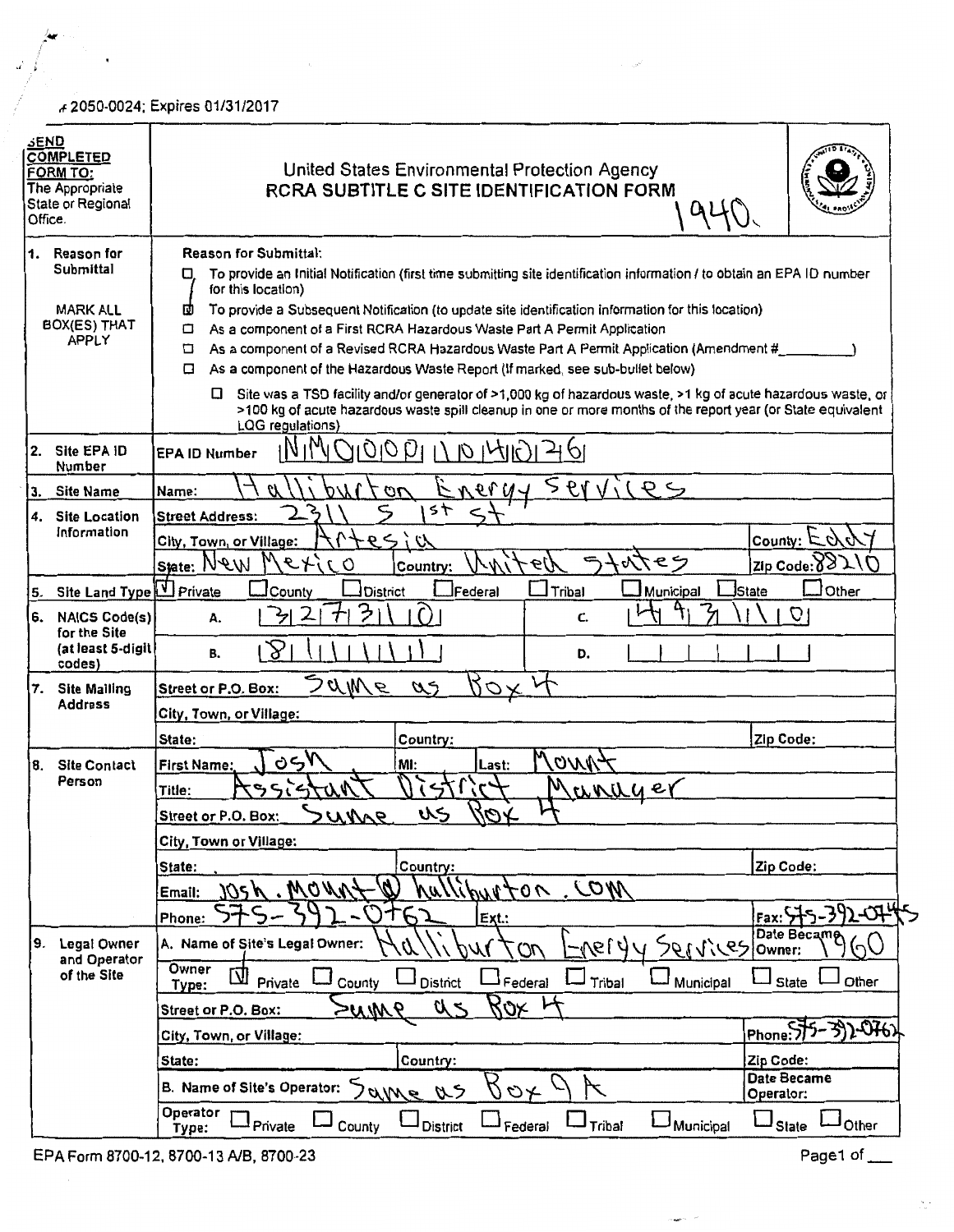| <b>EPAID Number</b>  |                      | <u>MMOIQOIOILLIOIHIOIHI6I</u>                                                                                                                                                                                                                                                                                                                                                            |        | OMB#: 2050-0024; Expires 01/31/2017                                                                                                                                                                                                                   |
|----------------------|----------------------|------------------------------------------------------------------------------------------------------------------------------------------------------------------------------------------------------------------------------------------------------------------------------------------------------------------------------------------------------------------------------------------|--------|-------------------------------------------------------------------------------------------------------------------------------------------------------------------------------------------------------------------------------------------------------|
|                      |                      | 10. Type of Regulated Waste Activity (at your site)                                                                                                                                                                                                                                                                                                                                      |        | Mark "Yes" or "No" for all current activities (as of the date submitting the form); complete any additional boxes as instructed.                                                                                                                      |
| А.                   |                      | , Hazardous Waste Activities; Complete all parts 1-10.                                                                                                                                                                                                                                                                                                                                   |        |                                                                                                                                                                                                                                                       |
| Y <b>⊡</b> N□        |                      | 1. Generator of Hazardous Waste<br>If "Yes," mark only one of the following - a, b, or c.                                                                                                                                                                                                                                                                                                |        | 5. Transporter of Hazardous Waste<br>If "Yes," mark all that apply.                                                                                                                                                                                   |
|                      | a. LQG:              | Generates, in any calendar month, 1,000 kg/mo<br>(2,200 lbs/mo.) or more of hazardous waste; or<br>Generates, in any calendar month, or<br>accumulates at any time, more than 1 kg/mo<br>(2.2 lbs/mo) of acute hazardous waste; or<br>Generates, in any calendar month, or<br>accumulates at any time, more than 100 kg/mo<br>(220 lbs/mo) of acute hazardous spill cleanup<br>material. |        | a. Transporter<br>b. Transfer Facility (at your site)<br>Y NN 6. Treater, Storer, or Disposer of Hazardous<br>Waste Note: A hazardous waste Part B<br>permit is required for these activities<br>$Y \square N \square$ 7. Recycler of Hazardous Waste |
|                      | b. SQG:<br>c. CESQG: | 100 to 1,000 kg/mo (220 - 2,200 lbs/mo) of<br>non-acute hazardous waste.<br>Less than 100 kg/mo (220 lbs/mo) of non-acute<br>hazardous waste.                                                                                                                                                                                                                                            |        | 8. Exempt Boiler and/or Industrial Furnace<br>Y□NŪ<br>If "Yes," mark all that apply.                                                                                                                                                                  |
| ר¶א⊡ץ                |                      | If "Yes" above, indicate other generator activities in 2-10.<br>2. Short-Term Generator (generate from a short-term or one-time                                                                                                                                                                                                                                                          |        | a. Small Quantity On-site Burner<br>Exemption<br>b. Smelting, Melting, and Refining<br>Furnace Exemption                                                                                                                                              |
|                      |                      | event and not from on-going processes). If "Yes," provide an<br>explanation in the Comments section.                                                                                                                                                                                                                                                                                     |        |                                                                                                                                                                                                                                                       |
| NM<br>YП             |                      | 3. United States Importer of Hazardous Waste                                                                                                                                                                                                                                                                                                                                             |        | Y N N 9. Underground Injection Control                                                                                                                                                                                                                |
| Y▔▌N▁ <mark>\</mark> |                      | 4. Mixed Waste (hazardous and radioactive) Generator                                                                                                                                                                                                                                                                                                                                     |        | Y N M 10. Receives Hazardous Waste from Off-site                                                                                                                                                                                                      |
|                      |                      | B. Universal Waste Activities; Complete all parts 1-2.                                                                                                                                                                                                                                                                                                                                   |        | C. Used Oil Activities; Complete all parts 1-4.                                                                                                                                                                                                       |
| ⋎□ハ∏                 |                      | Y N [J] 1. Used Oil Transporter<br>1. Large Quantity Handler of Universal Waste (you<br>If "Yes," mark all that apply.<br>accumulate 5,000 kg or more) [refer to your State                                                                                                                                                                                                              |        |                                                                                                                                                                                                                                                       |
|                      |                      | regulations to determine what is regulated]. Indicate                                                                                                                                                                                                                                                                                                                                    |        | a. Transporter                                                                                                                                                                                                                                        |
|                      |                      | types of universal waste managed at your site. If "Yes,"<br>mark all that apply.                                                                                                                                                                                                                                                                                                         |        | b. Transfer Facility (at your site)                                                                                                                                                                                                                   |
|                      | a. Batteries         |                                                                                                                                                                                                                                                                                                                                                                                          |        | Y   IN   V   2. Used Oil Processor and/or Re-refiner<br>If "Yes," mark all that apply.                                                                                                                                                                |
|                      | b. Pesticides        |                                                                                                                                                                                                                                                                                                                                                                                          |        | a. Processor                                                                                                                                                                                                                                          |
|                      |                      | c. Mercury containing equipment                                                                                                                                                                                                                                                                                                                                                          |        | b. Re-refiner                                                                                                                                                                                                                                         |
|                      | d. Lamps             | e. Other (specify) ______________                                                                                                                                                                                                                                                                                                                                                        | $\Box$ | <b>Y□N∆</b><br>3. Off-Specification Used Oil Burner                                                                                                                                                                                                   |
|                      |                      | f. Other (specify) ________________<br>g. Other (specify) _____________                                                                                                                                                                                                                                                                                                                  |        | 4. Used Oil Fuel Marketer<br>⋎□ <sub>N</sub> ∏<br>If "Yes," mark all that apply.                                                                                                                                                                      |
| YIINN                | activity.            | 2. Destination Facility for Universal Waste<br>Note: A hazardous waste permit may be required for this                                                                                                                                                                                                                                                                                   |        | a. Marketer Who Directs Shipment of<br>Off-Specification Used Oil to<br>Off-Specification Used Oil Burner<br>b. Marketer Who First Claims the Used<br>Oil Meets the Specifications                                                                    |

 $\sigma^{S^{(1)}(1-\eta)}$ 

 $\mathbf{x}_{\text{norm}}$ 

## EPA Form 8700-12, 8700-13 AJB, 8700-23

 $\ddot{\phantom{1}}$ 

 $\begin{array}{ccccccccc} \ell & \ell & \ell & & \ell & & \ell \end{array}$ 

....

الم<br>المحصون بردا

 $\bar{\zeta}$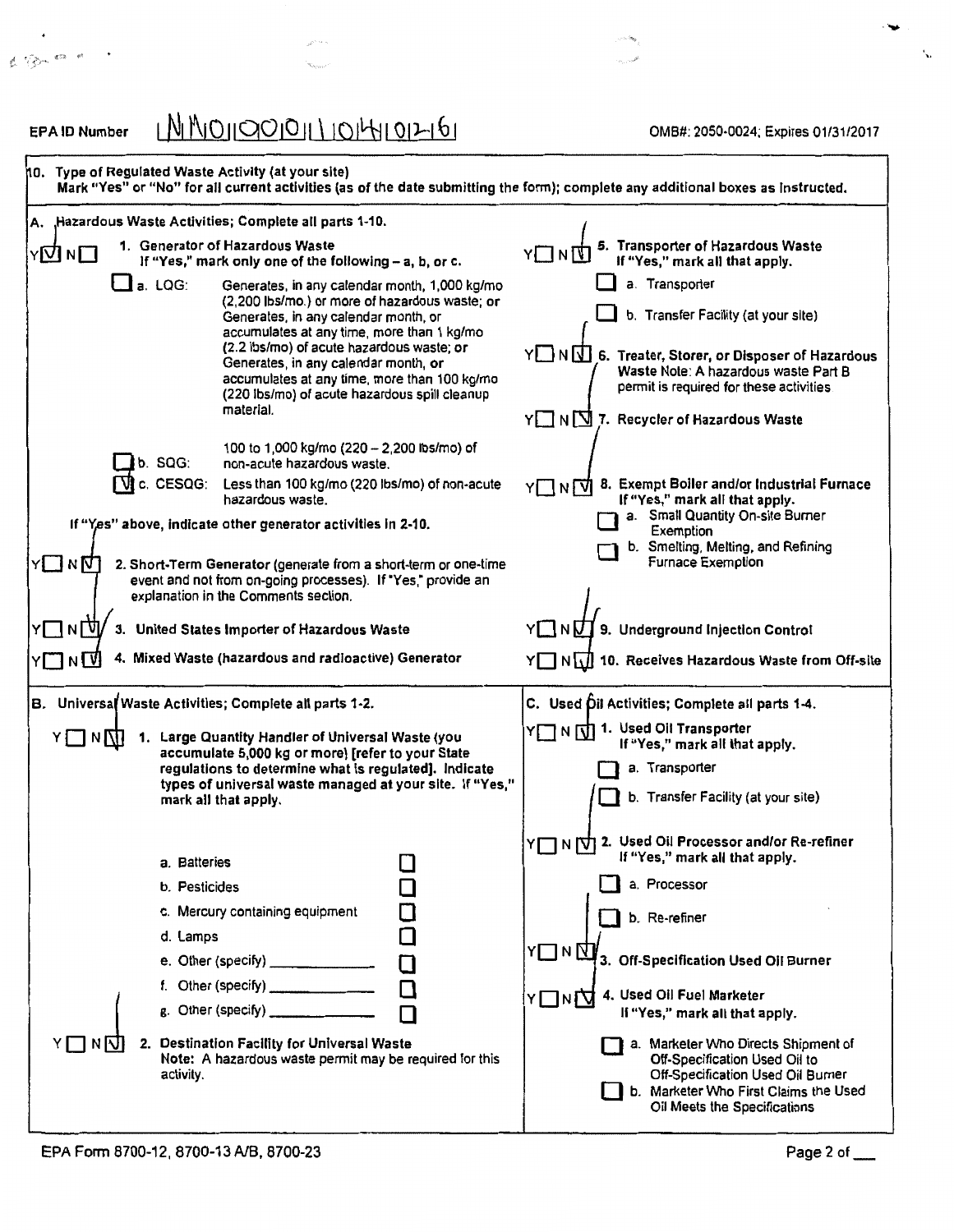| <b>EPA ID Number</b> |                                                                                                                                                                                                                                                                                                            | <u>NIN 910001110411012161</u>                                                                                  |  | OMB#: 2050-0024; Expires 01/31/20 |  |
|----------------------|------------------------------------------------------------------------------------------------------------------------------------------------------------------------------------------------------------------------------------------------------------------------------------------------------------|----------------------------------------------------------------------------------------------------------------|--|-----------------------------------|--|
| D.                   | Eligible Academic Entities with Laboratories--Notification for opting into or withdrawing from managing laboratory-hazardous<br>wastes pursuant to 40 CFR Part 262 Subpart K                                                                                                                               |                                                                                                                |  |                                   |  |
|                      | ❖ You can ONLY Opt into Subpart K if:                                                                                                                                                                                                                                                                      |                                                                                                                |  |                                   |  |
|                      | you are at least one of the following: a college or university; a teaching hospital that is owned by or has a formal affiliation<br>agreement with a college or university; or a non-profit research institute that is owned by or has a formal affiliation agreement with<br>a college or university; AND |                                                                                                                |  |                                   |  |
|                      | you have checked with your State to determine if 40 CFR Part 262 Subpart K is effective in your state                                                                                                                                                                                                      |                                                                                                                |  |                                   |  |
| YINT                 | 1. Opting into or currently operating under 40 CFR Part 262 Subpart K for the management of hazardous wastes in laboratories                                                                                                                                                                               | See the item-by-item instructions for definitions of types of eligible academic entities. Mark all that apply: |  |                                   |  |
|                      | a. College or University                                                                                                                                                                                                                                                                                   |                                                                                                                |  |                                   |  |
|                      | b. Teaching Hespital that is owned by or has a formal written affiliation agreement with a college or university                                                                                                                                                                                           |                                                                                                                |  |                                   |  |
|                      | $\Box$ c. Non-profit institute that is owned by or has a formal written affiliation agreement with a college or university                                                                                                                                                                                 |                                                                                                                |  |                                   |  |
|                      | 2. Withdrawing from 40 CFR Part 262 Subpart K for the management of hazardous wastes in laboratories                                                                                                                                                                                                       |                                                                                                                |  |                                   |  |
| 11.                  | <b>Description of Hazardous Waste</b>                                                                                                                                                                                                                                                                      |                                                                                                                |  |                                   |  |
| IA.                  | Waste Codes for Federally Regulated Hazardous Wastes. Please list the waste codes of the Federal hazardous wastes handled at<br>your site. List them in the order they are presented in the regulations (e.g., D001, D003, F007, U112). Use an additional page if more<br>spaces are needed.               |                                                                                                                |  |                                   |  |
|                      |                                                                                                                                                                                                                                                                                                            |                                                                                                                |  |                                   |  |
|                      |                                                                                                                                                                                                                                                                                                            |                                                                                                                |  |                                   |  |
|                      |                                                                                                                                                                                                                                                                                                            |                                                                                                                |  |                                   |  |
|                      |                                                                                                                                                                                                                                                                                                            |                                                                                                                |  |                                   |  |
|                      |                                                                                                                                                                                                                                                                                                            |                                                                                                                |  |                                   |  |
|                      |                                                                                                                                                                                                                                                                                                            |                                                                                                                |  |                                   |  |
|                      |                                                                                                                                                                                                                                                                                                            |                                                                                                                |  |                                   |  |
|                      |                                                                                                                                                                                                                                                                                                            |                                                                                                                |  |                                   |  |
|                      |                                                                                                                                                                                                                                                                                                            |                                                                                                                |  |                                   |  |
|                      |                                                                                                                                                                                                                                                                                                            |                                                                                                                |  |                                   |  |
|                      |                                                                                                                                                                                                                                                                                                            |                                                                                                                |  |                                   |  |
| B.                   | Waste Codes for State-Regulated (i.e., non-Federal) Hazardous Wastes. Please list the waste codes of the State-Regulated<br>hazardous wastes handled at your site. List them in the order they are presented in the regulations. Use an additional page if more<br>spaces are needed.                      |                                                                                                                |  |                                   |  |
|                      |                                                                                                                                                                                                                                                                                                            |                                                                                                                |  |                                   |  |
|                      |                                                                                                                                                                                                                                                                                                            |                                                                                                                |  |                                   |  |
|                      |                                                                                                                                                                                                                                                                                                            |                                                                                                                |  |                                   |  |
|                      |                                                                                                                                                                                                                                                                                                            |                                                                                                                |  |                                   |  |
|                      |                                                                                                                                                                                                                                                                                                            |                                                                                                                |  |                                   |  |
|                      |                                                                                                                                                                                                                                                                                                            |                                                                                                                |  |                                   |  |
|                      |                                                                                                                                                                                                                                                                                                            |                                                                                                                |  |                                   |  |
|                      |                                                                                                                                                                                                                                                                                                            |                                                                                                                |  |                                   |  |

...

 $i$  ) for  $\infty$  is